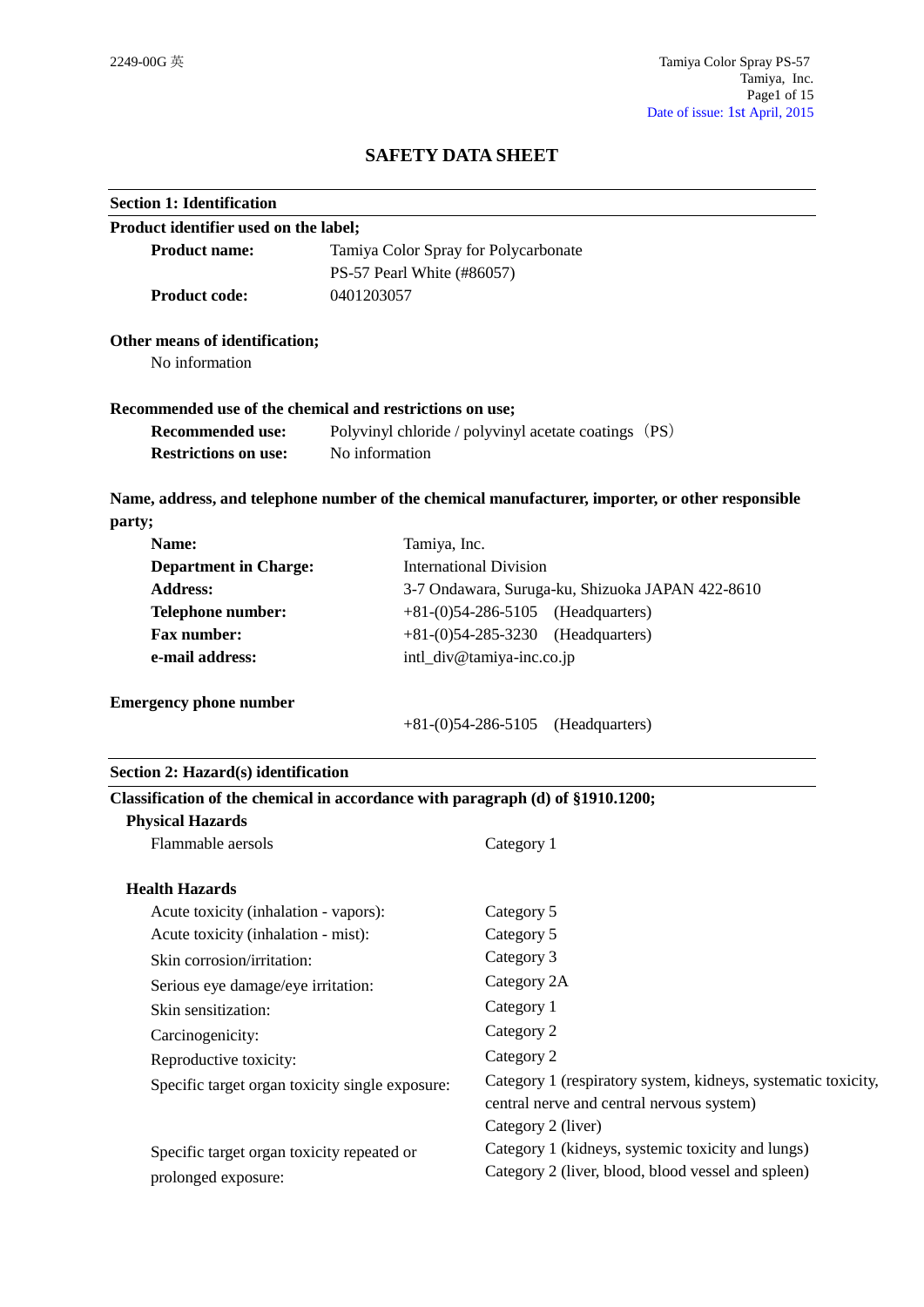## **Environmental Hazards**

Hazardous to the aquatic environment (acute) Category 3

### **Other Hazards**

Contact of liquefied gas with skin may cause frostbite.

# **Signal word, hazard statement(s), symbol(s) and precautionary statement(s) in accordance with paragraph (f) of §1910.1200;**

## **Symbol(s)**



| <b>Signal word</b>                | <b>Danger</b>                                                  |
|-----------------------------------|----------------------------------------------------------------|
| <b>Hazard Statement(s)</b>        | H222: Extremely flammable aerosol                              |
|                                   | H229: Pressurized container: may burst if heated               |
|                                   | H316: Causes mild skin irritation                              |
|                                   | H317: May cause an allergic skin reaction                      |
|                                   | H319: Causes serious eye irritation                            |
|                                   | H333: May be harmful if inhaled                                |
|                                   | H351: Suspected of causing cancer                              |
|                                   | H361: Suspected of damaging fertility or the unborn child      |
|                                   | H370: Causes damage to organs (respiratory system, kidneys,    |
|                                   | systematic toxicity, central nerve and central nervous system) |
|                                   | H371: May cause damage to organs (liver)                       |
|                                   | H372: Causes damage to organs (kidneys, systemic toxicity      |
|                                   | and lungs) through prolonged or repeated exposure              |
|                                   | H373: May cause damage to organs (liver, blood, blood vessel   |
|                                   | and spleen)                                                    |
|                                   | H402: Harmful to aquatic life                                  |
| <b>Precautionary Statement(s)</b> |                                                                |
| [Prevention]                      | P201: Obtain special instructions before use.                  |
|                                   | P202: Do not handle until all safety precautions have been     |
|                                   | read and understood.                                           |
|                                   | P210: Keep away from heat/sparks/open flames/hot surfaces. -   |
|                                   | No smoking.                                                    |
|                                   | P211: Do not spray on an open flame or other ignition source.  |
|                                   | P240: Ground/bond container and receiving equipment.           |
|                                   | P241: Use explosion-proof electrical/ventilating/              |
|                                   | lighting/equipment.                                            |
|                                   | P242: Use only non-sparking tools.                             |
|                                   | P243: Take precautionary measures against static discharge.    |
|                                   | P251: Pressurized container: Do not pierce or burn, even after |
|                                   | use.                                                           |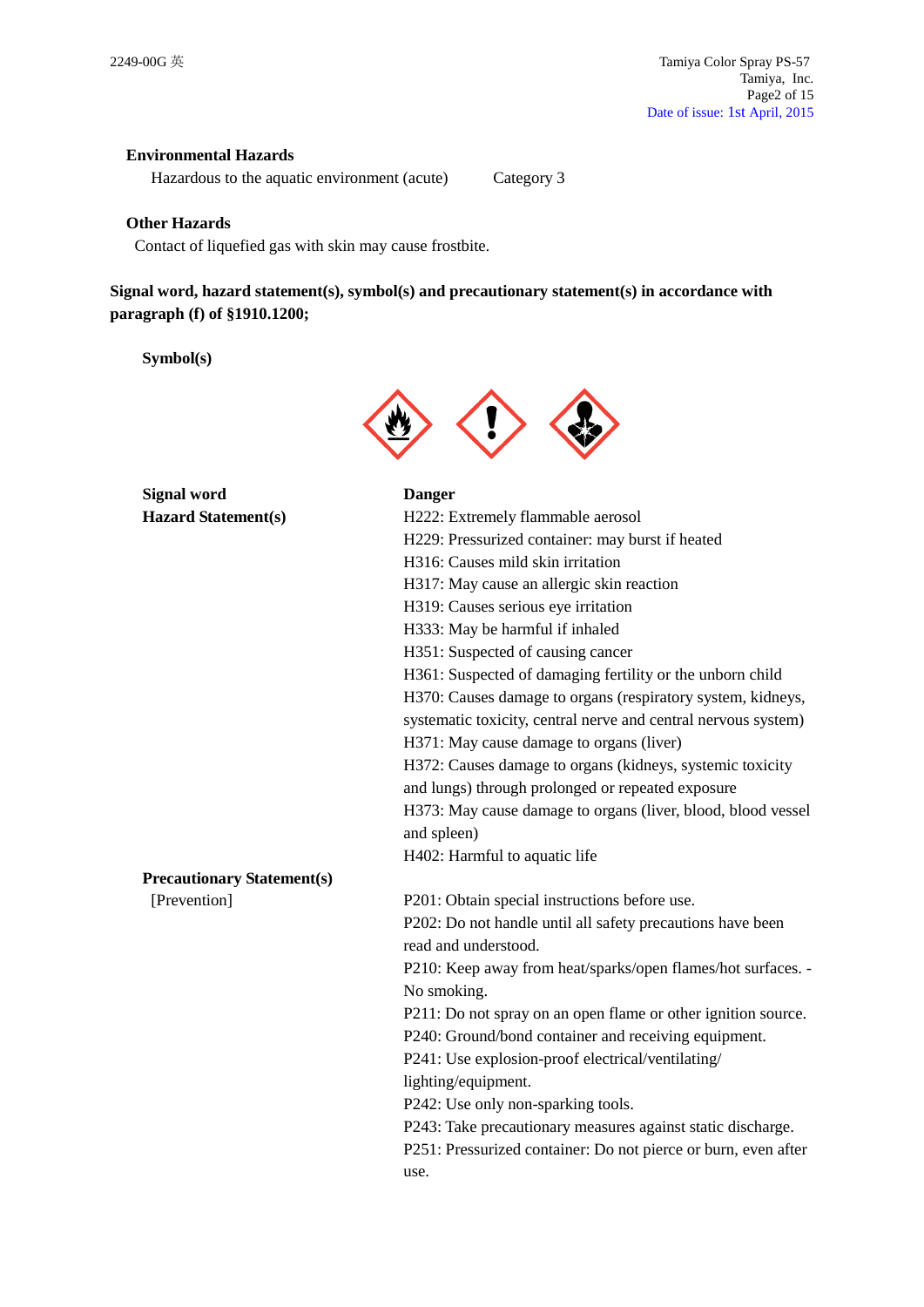|                      | P260: Do not breathe dust/fume/gas/mist/vapors/spray.<br>P261:Avoid breathing dust/fume/gas/mist/vapors/spray<br>P264: Wash hands thoroughly after handling.<br>P270: Do not eat, drink or smoke when using this product.<br>P271: Use only outdoors or in a well-ventilated area.<br>P272: Contaminated work clothing must not be allowed out of<br>the workplace.<br>P273: Avoid release to the environment.<br>P280: Wear protective gloves/protective clothing/eye |
|----------------------|------------------------------------------------------------------------------------------------------------------------------------------------------------------------------------------------------------------------------------------------------------------------------------------------------------------------------------------------------------------------------------------------------------------------------------------------------------------------|
|                      | protection/face protection.                                                                                                                                                                                                                                                                                                                                                                                                                                            |
| [Emergency response] | P302+P352: If on skin: Wash with plenty of water.<br>P303+P361+P353: If on skin (or hair): Take off immediately<br>all contaminated clothing. Rinse skin with water/shower.<br>P304+P340: If inhaled: Remove person to fresh air and keep                                                                                                                                                                                                                              |
|                      | comfortable for breathing.<br>P304+P312: If inhaled Call a Poison Center/doctor/if you<br>feel unwell.                                                                                                                                                                                                                                                                                                                                                                 |
|                      | P305+P351+P338: If in eyes: Rinse cautiously with water for<br>several minutes. Remove contact lenses, if present and easy to<br>do. Continue rinsing.                                                                                                                                                                                                                                                                                                                 |
|                      | P308+P311: If exposed or concerned: Call a poison<br>center/doctor.                                                                                                                                                                                                                                                                                                                                                                                                    |
|                      | P308+P313: If exposed or concerned: Get medical<br>advice/attention.                                                                                                                                                                                                                                                                                                                                                                                                   |
|                      | P312: Call a poison center/doctor/if you feel unwell.                                                                                                                                                                                                                                                                                                                                                                                                                  |
|                      | P314: Get medical advice/attention if you feel unwell.                                                                                                                                                                                                                                                                                                                                                                                                                 |
|                      | P332+P313: If skin irritation occurs: Get medical<br>advice/attention.                                                                                                                                                                                                                                                                                                                                                                                                 |
|                      | P333+P313: If skin irritation or rash occurs: Get medical<br>advice/attention.                                                                                                                                                                                                                                                                                                                                                                                         |
|                      | P337+P313: If eye irritation persists: Get medical<br>advice/attention.                                                                                                                                                                                                                                                                                                                                                                                                |
|                      | P321:Specific treatment                                                                                                                                                                                                                                                                                                                                                                                                                                                |
|                      | P362+P364: Take off contaminated clothing and wash it before<br>reuse.                                                                                                                                                                                                                                                                                                                                                                                                 |
|                      | P363: Wash contaminated clothing before reuse.                                                                                                                                                                                                                                                                                                                                                                                                                         |
|                      | P370+P378: In case of fire: Use suitable extinguishing media<br>to extinguish.                                                                                                                                                                                                                                                                                                                                                                                         |
| [Storage]            | P403+P235: Store in a well-ventilated place. Keep cool.<br>P405: Store locked up.                                                                                                                                                                                                                                                                                                                                                                                      |
|                      | P410+P412: Protect from sunlight. Do not expose to<br>temperatures exceeding 40°C/104 °F.                                                                                                                                                                                                                                                                                                                                                                              |
| [Disposal]           | P501: Dispose of contents/container in accordance with<br>local/regional/national/international regulations.                                                                                                                                                                                                                                                                                                                                                           |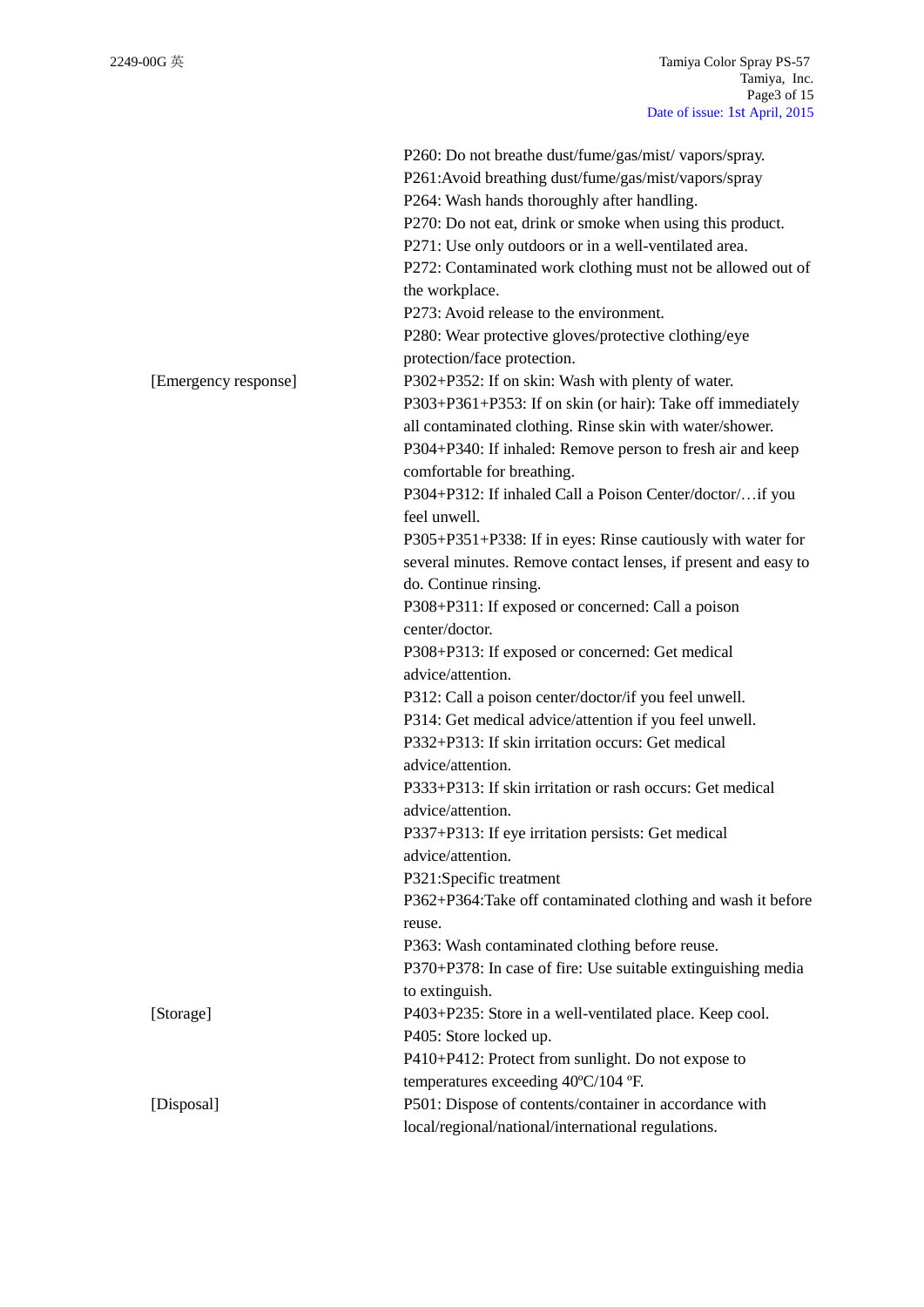## **Description of any hazards not otherwise classified;**

No information

## **Ingredient with unknown acute toxicity in the mixture**

5 - 10 % of the mixture consists of ingredients of unknown acute toxicity.

| <b>Section 3: Composition/information on ingredients</b> |                |                                                      |                                      |
|----------------------------------------------------------|----------------|------------------------------------------------------|--------------------------------------|
| Compositions (contents of the product)                   |                |                                                      |                                      |
| Chemical name                                            | CAS No.        | Concentration/<br>concentration<br>ranges (wt $\%$ ) | Chemical Formula                     |
| Polyvinyl<br>chloride-polyvinyl<br>acetate               |                | $5 \sim 10$                                          |                                      |
| Butyl acetate                                            | 123-86-4       | $5 \sim 10$                                          | $C_6H_{12}O_2$                       |
| iso-Butyl acetate                                        | 110-19-0       | $5 \sim 15$                                          | $C_6H_{12}O_2$                       |
| Methyl isobutyl ketone                                   | $108 - 10 - 1$ | $5 \sim 15$                                          | $C_6H_{12}O$                         |
| iso-butyl alcohol                                        | $78 - 83 - 1$  | $1 \sim 5$                                           | $C_4H_{10}O$                         |
| Ethyl alcohol                                            | $64-17-5$      | < 1                                                  | $C_2H_5OH$                           |
| Isopropyl alcohol                                        | $67 - 63 - 0$  | $1 \sim 5$                                           | (CH <sub>3</sub> ) <sub>2</sub> CHOH |
| Acetone                                                  | $67 - 64 - 1$  | $1 \sim 5$                                           | $C_3H_6O$                            |
| Cyclohexanone                                            | 108-94-1       | $\leq$ 1                                             | $C_6H_{10}O$                         |
| Diacetone alcohol                                        | 123-42-2       | $1 \sim 5$                                           | $C_6H_{12}O_2$                       |
| Vinyl acetate                                            | 108-05-4       | 0.4                                                  | $C_4H_6O$                            |
| Titanium Oxide(IV)                                       | 13463-67-7     | $1 \sim 5$                                           | TiO <sub>2</sub>                     |
| Other ingredients                                        |                | $1 \sim 5$                                           |                                      |
| Dimethyl<br>ether<br>(as<br>propellant)                  | 115-10-6       | $45 - 55$                                            | $C_2H_6O$                            |

| Necessary first-aid measures by relevant routes of exposure; |                                                                                                                           |
|--------------------------------------------------------------|---------------------------------------------------------------------------------------------------------------------------|
| <b>IF INHALED</b>                                            | If inhaled a large volume of vapor or gases, immediately<br>remove victim to fresh air and keep patient at rest and warm. |
|                                                              | If not breathing or breathing is weakened, give artificial<br>respiration.                                                |
|                                                              | If you feel unwell after inhaling vapor or gases, keep at rest<br>under fresh air and get medical advice/attention.       |
| <b>IF ON SKIN</b>                                            | Wipe off with a dry cloth then wash the contaminated area<br>with soap and water.                                         |
|                                                              | Take off immediately all contaminated clothing.                                                                           |
|                                                              | Wash contaminated area with plenty of soap and water.                                                                     |
|                                                              | If exposed to the solvent to the whole body, wash thoroughly                                                              |
|                                                              | by taking a bath or shower.                                                                                               |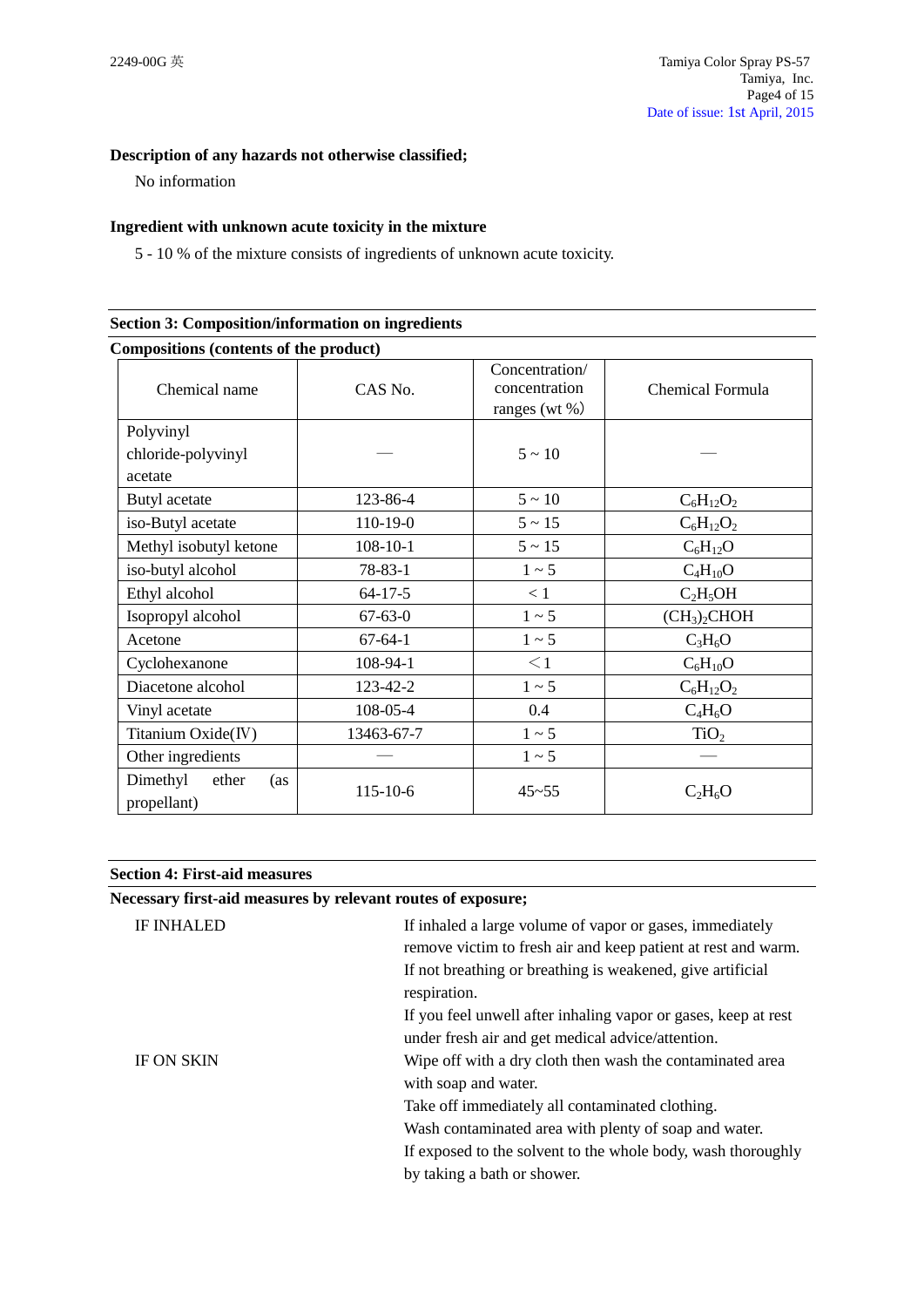|                     | When suffering from frostbite due to contact with the<br>liquefied gas, rinse skin with plenty of regular/warm water<br>without taking off clothes. |
|---------------------|-----------------------------------------------------------------------------------------------------------------------------------------------------|
|                     | If appearance changes or pain occur, get medical<br>advice/attention.                                                                               |
| <b>IF IN EYES</b>   | Rinse cautiously with water for several minutes.                                                                                                    |
|                     | Remove contact lenses, if present and easy to do. Continue<br>rinsing.                                                                              |
|                     | If pain continues, immediately get medical advice/attention.                                                                                        |
| <b>IF SWALLOWED</b> | As this product is volatile, vomiting may increase risk.                                                                                            |
|                     | Immediately get medical advice/attention.                                                                                                           |
|                     | Wash mouth out thoroughly with water.                                                                                                               |
|                     | If unconscious, do not give anything by mouth.                                                                                                      |

### **Most important symptoms/effects, acute and delayed;**

May cause an allergic skin reaction. Causes serious eye irritation. Harmful if inhaled. Suspected of causing cancer. Suspected of damaging fertility or the unborn child. Causes damage to organs. Causes damage to organs through prolonged or repeated exposure. May cause damage to organs through prolonged or repeated exposure.

## **Indication of immediate medical attention and special treatment needed, if necessary;**

No information

### **Section 5: Fire-fighting measures**

## **Suitable (and unsuitable) extinguishing media;**

### **Suitable extinguishing media:**

Keep away from aerosol products that might explode when exposed to high temperatures. Do not use water.

In case of a small-scale fire: dry chemical powder, carbon dioxide or alcohol resistance foam. In case of a large-scale fire: carbon dioxide, fire foam, dry chemical powder or dry sand.

#### **Unsuitable extinguishing media**

Direct water

#### **Specific hazards arising from the chemical;**

Aerosol containers may explode in fire. Content is highly flammable combustible liquid.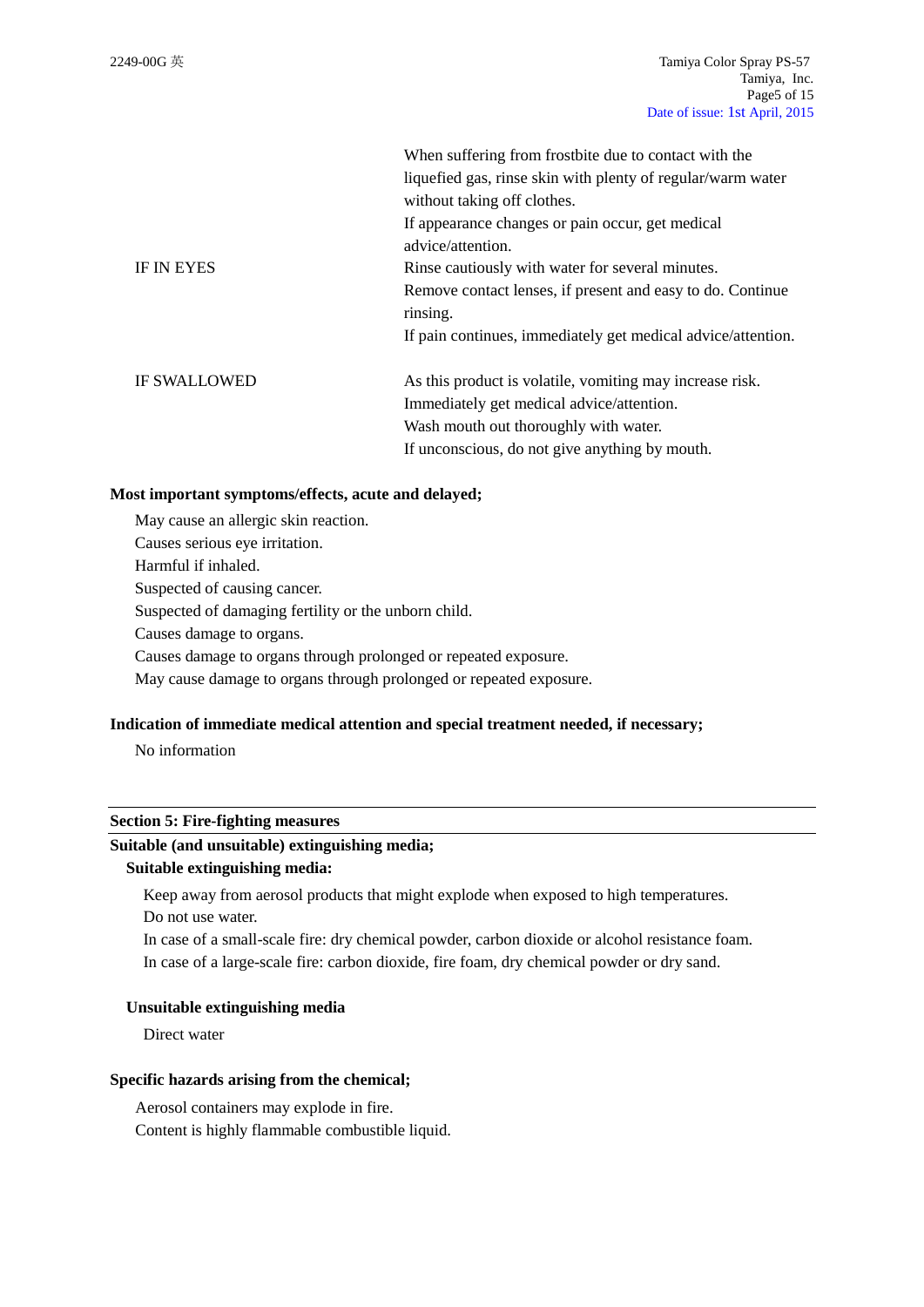### **Special protective equipment and precautions for fire-fighters;**

Immediately extinguish a fire with fire extinguisher.

Use the specified fire extinguisher.

Immediately remove nearby flammable materials.

Take action from windward. Avoid breathing toxic gases (e.g.  $CO$ ,  $NO_x$ ).

Ensure to wear suitable protective equipment (e.g. heat resistant protective clothing, protective glasses

and self-contained compressed air breathing apparatus) in firefighting.

## **Section 6: Accidental release measures**

#### **Personal precautions, protective equipment, and emergency procedures;**

Appropriate protective equipment must be worn when handling spill of this material. May cause organic solvent poisoning.

Hazardous to human health. This product has risk of acute or chronic effects.

Before taking any measures in the event of gas leakage (blowout), approach the spot from the windward side to empty out the gas container, with the leaking area facing upward.

Quickly remove ignition sources, high temperature materials or combustible materials from the surrounding. Evacuate people downwind from the fire. Keep out except responsible personnel. Set up dry chemical powder or fire foam in preparation for ignition.

Pick up the gas container using tools made from materials that avoid impact/static-induced sparks (anti-spark).

Ventilate confined spaces before entering.

Wear suitable protective equipment (e.g. gloves, protective mask, apron and goggle).

Avoid release into the environment because spilled product may cause local effects.

In case of a small amount of spill, collect spilled product by absorbing in dry sand or sawdust and followed by placing it in a waste container.

If case of large amounts, prevent leakage and enclose by embankment.

Collect leakage into a closed container and then move to safe place.

Do not allow leakage to enter drains or sewers.

Dispose of contaminants or wastes in accordance with applicable laws and regulations.

### **Methods and materials for containment and cleaning up;**

Immediately remove ignition sources nearby, and set up dry chemical powder or fire foam in preparation for ignition.

Do not walk over leaked materials more than necessary.

Use non-sparking tools.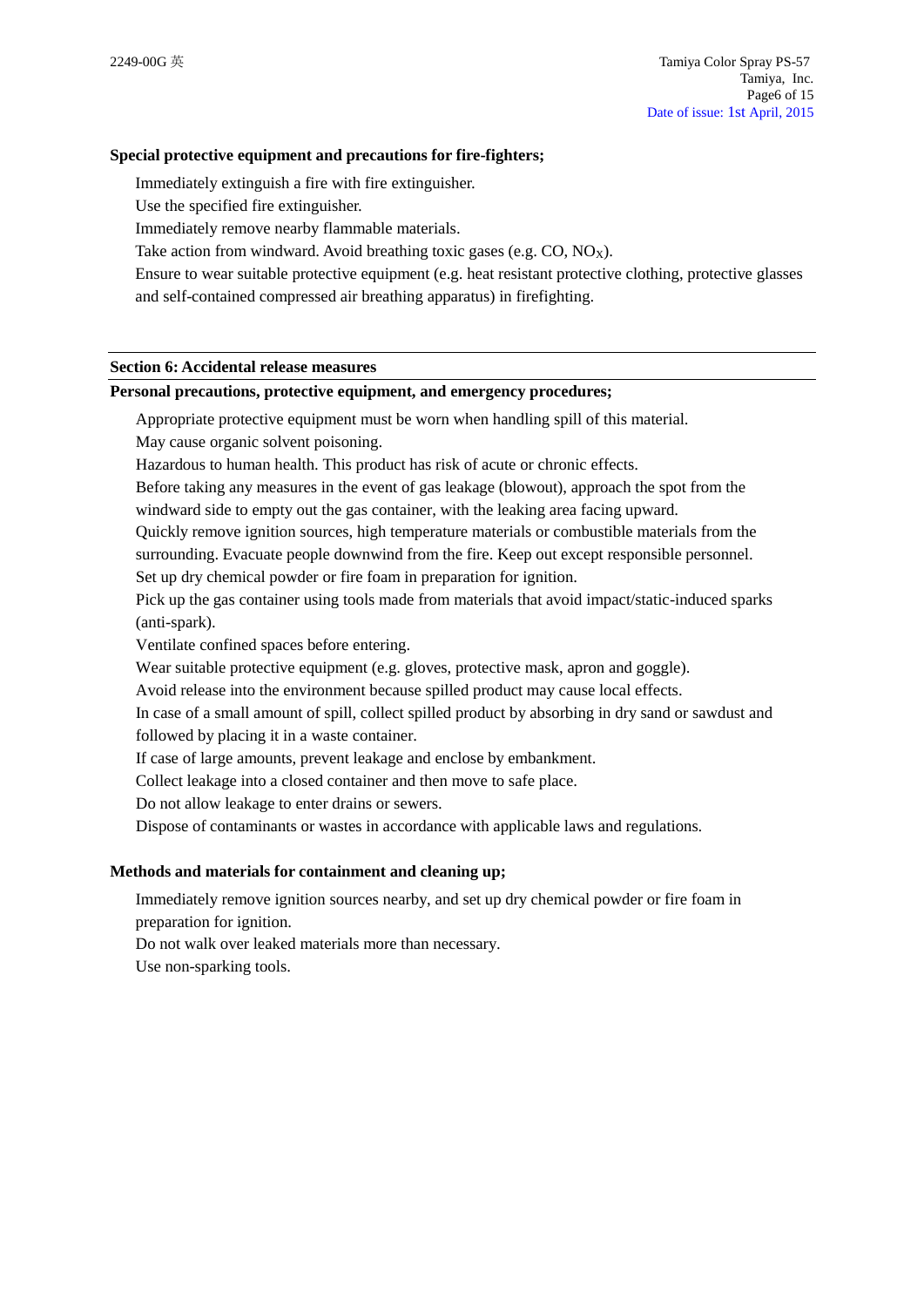## **Section 7: Handling and storage**

# **Precautions for safe handling**

### **Protective measures:**

Install appropriate equipment and wear suitable protective apparatus described in "Section 8: Exposure controls/personal protection".

For protection against static electricity, grounding all equipment and use explosion proof (increased safety type) electric apparatus. Take necessary measures against static electricity. Wear electro conductive work clothes and shoes.

Use anti-spark tools.

Handle the product in a well-ventilated area and accordingly store in a closed container.

If used in a closed place, install sufficient local ventilation equipment and wear suitable protective equipments during work.

Do not handle until all safety precautions have been read and understood.

Wear protective equipment to prevent from exposure.

Do not use fire, spark or high temperature materials around the product.

Do not spray on an open flame.

Containers may burst when exposed to high temperatures.

When transporting, avoid making impacts on container or handling violently. Load so that falling,

dropping off or damage will not occur.

Wear suitable protective equipment to avoid contact with skin, mucosa, clothing, or eyes.

Do not contact, inhale or swallow this product.

Use only outdoors or in a well-ventilated area.

## **Advice on general occupational hygiene:**

Wash hands thoroughly after handling.

## **Conditions for safe storage, including any incompatibilities**

## **Technical measures:**

In the storage area, install adequate light and ventilation systems to handle hazardous materials. Take precautionary measures against static discharge.

## **Incompatible materials:**

Strong oxidizers and strong alkali

## **Conditions for safe storage:**

Keep out of reach of children.

Keep away from direct sunlight and store in a well ventilated place.

Because gas may leak or blow out from a rusted container, avoid storing this product in high-humidity environments near water sources.

Keep away from sources of ignition or heat.

Do not put this product at place over 40°C.

Electrical equipment used in the storage area must be explosion- proof and grounded.

## **Packing material:**

Use the packaging container in accordance with regulations.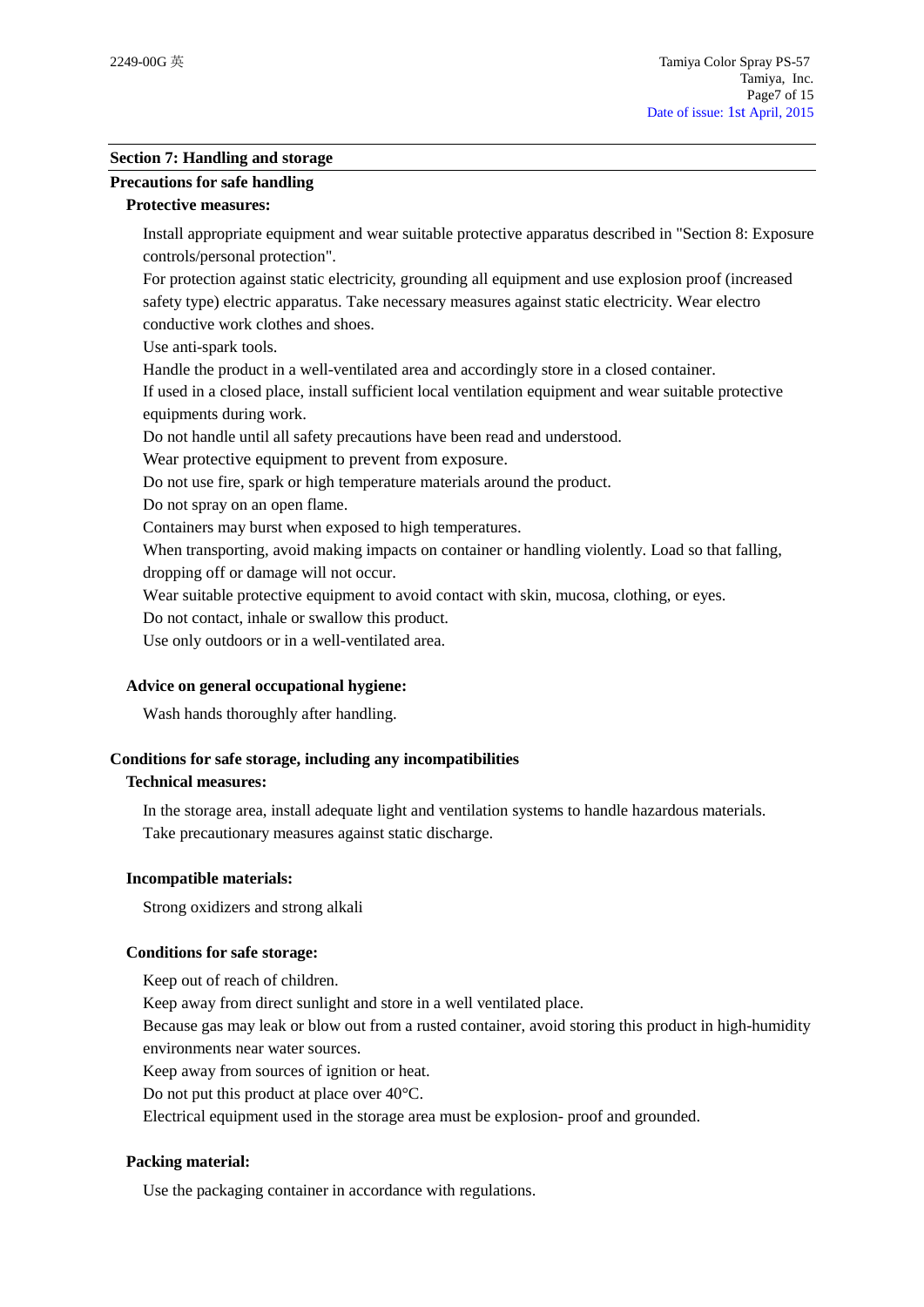| <b>Occupational Exposure Limits;</b> |                                                                |
|--------------------------------------|----------------------------------------------------------------|
| <b>OSHA PEL</b>                      | 150 ppm, 710 mg/m <sup>3</sup> ( <i>n</i> -Butyl acetate)      |
|                                      | 150 ppm, 700 mg/m <sup>3</sup> (Isobutyl acetate)              |
|                                      | 100 ppm, 307 mg/m <sup>3</sup> (Methyl isobutyl ketone         |
|                                      | (Hexone))                                                      |
|                                      | 50 pp, $150 \text{ mg/m}^3$ (iso-butyl alcohol)                |
|                                      | 1,000 ppm, 1,900 mg/m <sup>3</sup> (Ethyl alcohol)             |
|                                      | 400 ppm, 980 mg/m <sup>3</sup> (Isopropyl alcohol)             |
|                                      | 1,000ppm, 2,400 mg/m <sup>3</sup> (Acetone)                    |
|                                      | 50 ppm, $200 \text{ mg/m}^3$ (Cyclohexanone)                   |
|                                      | 50 ppm, 240 mg/m <sup>3</sup> (Diacetone alcohol               |
|                                      | (5-Hydroxy-4-methyl-2-pentanone))                              |
|                                      | 10 ppm, 30 mg/m <sup>3</sup> (Vinyl acetate)                   |
|                                      | 15 mg/m <sup>3</sup> (Total dust) (Titanium dioxide)           |
| ACGIH TLV-TWA (2014)                 | 150 ppm, 713 mg/m <sup>3</sup> ( <i>n</i> -Butyl acetate)      |
|                                      | 150 ppm, 713 mg/m <sup>3</sup> (Isobutyl acetate)              |
|                                      | 20 ppm, 82 mg/m <sup>3</sup> (Methyl isobutyl ketone (Hexone)) |
|                                      | 50 ppm, $152 \text{ mg/m}^3$ (Isobutanol (Isobutyl alcohol))   |
|                                      | 500 ppm, $1,188$ mg/m <sup>3</sup> (Acetone)                   |
|                                      | 20 ppm (Cyclohexanone)                                         |
|                                      | 50 ppm, 238 mg/m <sup>3</sup> (Diacetone alcohol               |
|                                      | (5-Hydroxy-4-methyl-2-pentanone))                              |
|                                      | 10 ppm, $35 \text{ mg/m}^3$ (Vinyl acetate)                    |
|                                      | $10 \text{ mg/m}^3$ (Titanium dioxide)                         |
| ACGIH TLV-STEL (2014)                | 200 ppm, 950 mg/m <sup>3</sup> ( <i>n</i> -Butyl acetate)      |
|                                      | 75 ppm, 307 mg/m <sup>3</sup> (Methyl isobutyl ketone          |
|                                      | (Hexone))                                                      |
|                                      | 750 ppm, $1,782 \text{ mg/m}^3$ (Acetone)                      |
|                                      | 50 ppm (Cyclohexanone)                                         |
|                                      | 15 ppm, 53 mg/m <sup>3</sup> (Vinyl acetate)                   |

## **Section 8: Exposure controls/personal protection**

## **Appropriate engineering controls;**

Use explosion proof equipment.

Take precautionary measures against static discharge.

Install eye washer and safety shower around the handling place.

With the help of a ventilator, prevent the gas steam from staying afloat.

In handling this product, make sure that there are no high-temperature devices or potential ignition sources nearby.

If used indoor, install equipment to prevent workers from direct exposure, or provide local exhaust ventilation system to prevent workers exposed to vapors.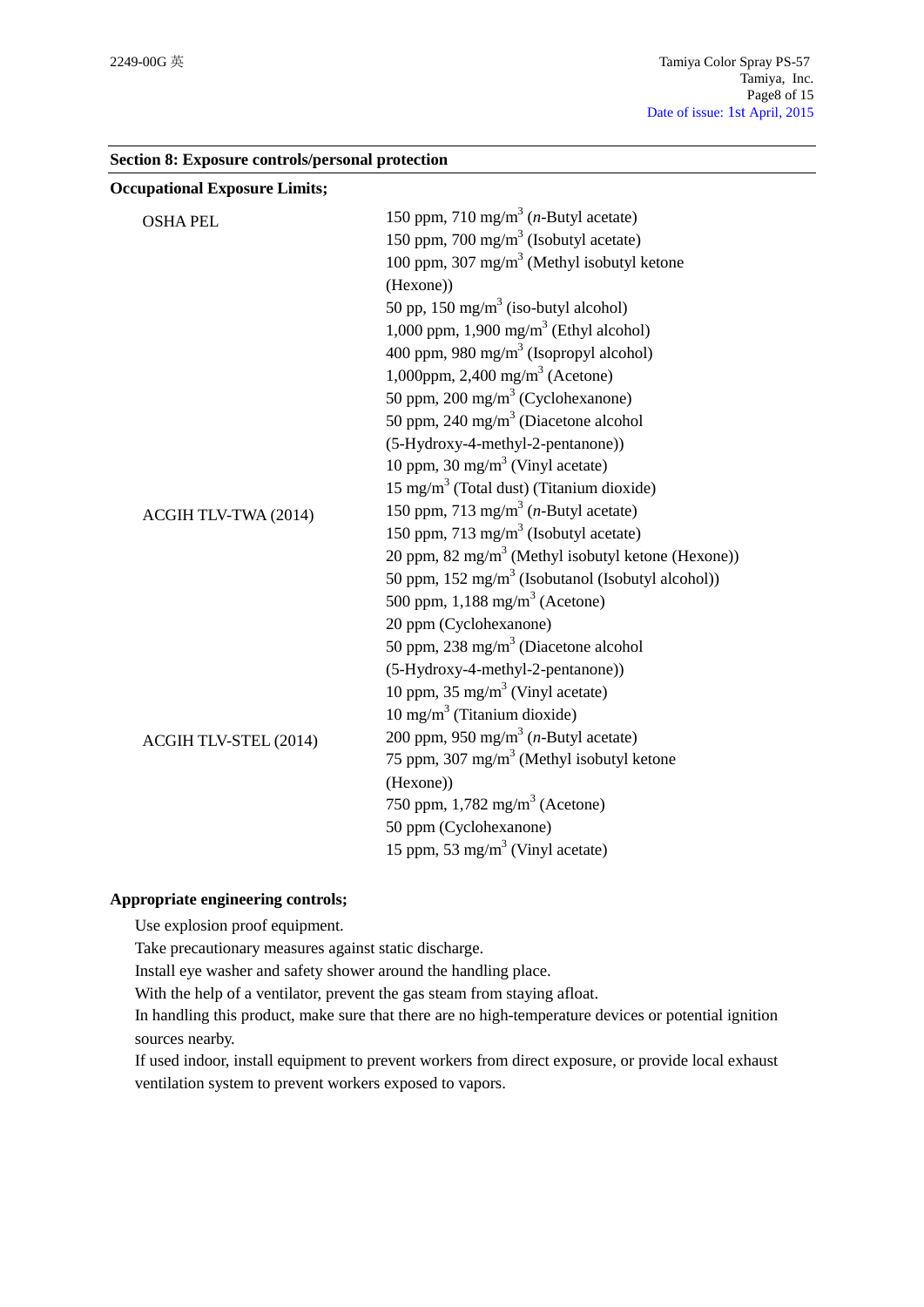### **Individual protection measures, such as personal protective equipment;**

| Respiratory protection   | Wear gas mask for organic gases, dust mask and/or              |  |
|--------------------------|----------------------------------------------------------------|--|
|                          | air-supplied respirator (in confined spaces) if necessary.     |  |
| Hand protection          | Wear solvent resistance protective gloves if necessary.        |  |
| Eye protection           | Wear protective glasses (goggle or with a side plate) or face  |  |
|                          | protector if necessary.                                        |  |
| Skin and body protection | Wear protective clothing, boots or solvent resistance apron if |  |
|                          | necessary.                                                     |  |

### **Hygiene measure**

Do not eat, drink or smoke during work. Wash hands thoroughly after handling.

## **Section 9: Physical and chemical properties**

|                               | Product Liquid             | Propellant (DME)                  |
|-------------------------------|----------------------------|-----------------------------------|
| Appearance                    | White liquid               | Under atmospheric pressure: Clear |
| (physical state, color, etc.) |                            | and colourless liquefied gas      |
|                               |                            | In pressure container: Clear and  |
|                               |                            | colourless liquid                 |
| Odor                          | Solvent or sharp odor      | Slight sweet odor                 |
| Odor threshold                | No information             | No information                    |
| pH                            | Not applicable             | Not applicable                    |
| Melting point/freezing        |                            | $-141.5$ °C                       |
| point                         |                            |                                   |
| Initial boiling point and     | $56~^{\sim}168^{\circ}C$   | $-24.82$ °C                       |
| boiling range                 |                            |                                   |
| Flash point                   | $-20^{\circ}$ C            | $-41.1$ °C                        |
| Evaporation rate              | No information             | No information                    |
| Flammability (solid, gas)     | No information             | No information                    |
| Upper/lower flammability      | No information             | No information                    |
| or explosive limits           |                            |                                   |
| Vapor pressure                | $(20^{\circ}C)$<br>24.6kPa | $0.41$ MPa $(20^{\circ}C)$        |
| Vapor density                 | No information             | $1.59$ (Air = 1)                  |
| Relative density              | No information             | No information                    |
| Solubility (ies)              |                            | Water: 7.0 g/100 cc               |
|                               |                            | $(18^{\circ}C 760$ mmHg)          |
| Partition coefficient:        | No information             | No information                    |
| $n$ -octanol/water            |                            |                                   |
| Auto-ignition temperature     | No information             | No information                    |
| Decomposition temperature     | No information             | No information                    |
| Viscosity                     | No information             | No information                    |
| Ignition point                | $>244$ °C                  | 350°C                             |
| Range of explosion            | $1.3 \sim 15.0$ vol%       | 3.4 - 24 vol%                     |
| Specific gravity              | ca. 1.0                    | $0.661(20^{\circ}C)$              |
|                               |                            |                                   |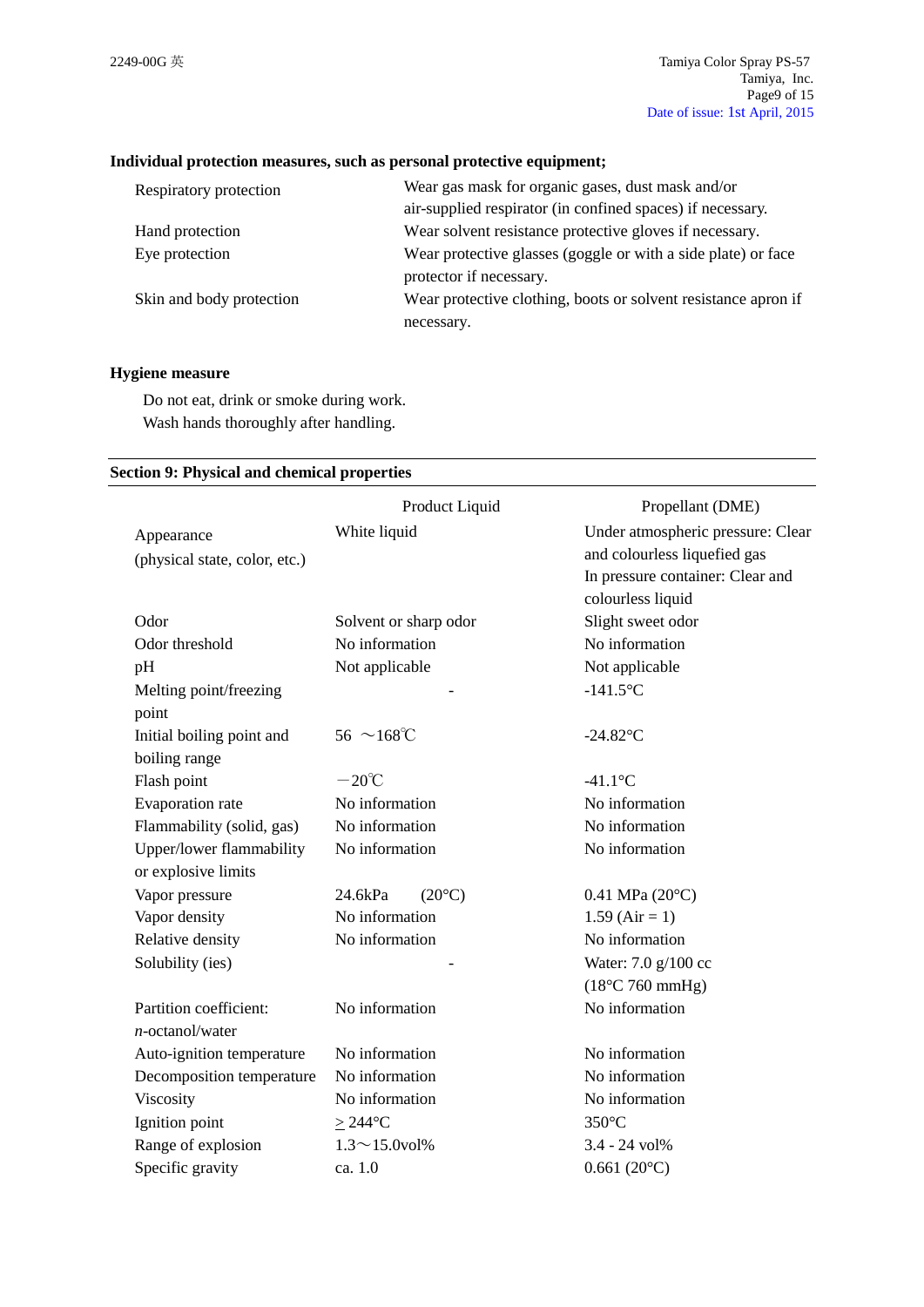### **Other information**

No information

### **Section 10: Stability and reactivity**

### **Reactivity**

This product may explode at 40˚C or above. Static electrical charge may induce explosion.

## **Chemical stability**

This product is a flammable liquefied gas, which tends to form an explosive gas mixture with air.

## **Possibility of hazardous reactions**

This product contains high-pressure gas. This product may explode due to heating and shock. The use of this product in cars may cause smothering or lack of oxygen. Thoroughly ventilate car after use. Before ventilating, make sure of the absence of ignition sources nearby. Keep in mind that the gas tends to stay afloat at lower positions.

## **Conditions to avoid**

Storage under high temperature and humidity conditions and use near fire (ignition source such as flame or sparks).

## **Incompatible materials**

Strong oxidizers and strong alkali

## **Hazardous decomposition products**

May produce toxic gases (e.g.  $CO$ ,  $NO_X$ ) by inflammation.

### **Section 11: Toxicological information**

# **Symptoms related to the physical, chemical and toxicological characteristics;**

Information on product:

| Acute toxicity (inhalation - vapors): | This product is classified Category 5 by GHS classification.   |
|---------------------------------------|----------------------------------------------------------------|
| Acute toxicity (inhalation - mist):   | This product is classified Category 5 by GHS classification.   |
| Skin corrosion/irritation:            | This product is classified Category 3 by GHS classification.   |
| Serious eye damage/eye irritation:    | This product is classified Category 2A by GHS classification.  |
| Skin sensitization:                   | This product is classified Category 1 by GHS classification.   |
| Carcinogenicity:                      | This product is classified Category 2 by GHS classification.   |
| Reproductive toxicity:                | This product is classified Category 2 by GHS classification.   |
| Specific target organ toxicity single | This product is classified Category 1 (respiratory system) and |
| exposure:                             | Category 2 (liver) by GHS classification.                      |
| Specific target organ toxicity        | This product is classified Category 1 (nerve system, kidneys   |
| repeated or prolonged exposure:       | and systemic toxicity and lungs) and Category 2 (blood) by     |
|                                       | GHS classification.                                            |
| Other toxicological information       | Contact of liquefied gas with skin may cause inflammation or   |
|                                       | frostbite.                                                     |
|                                       |                                                                |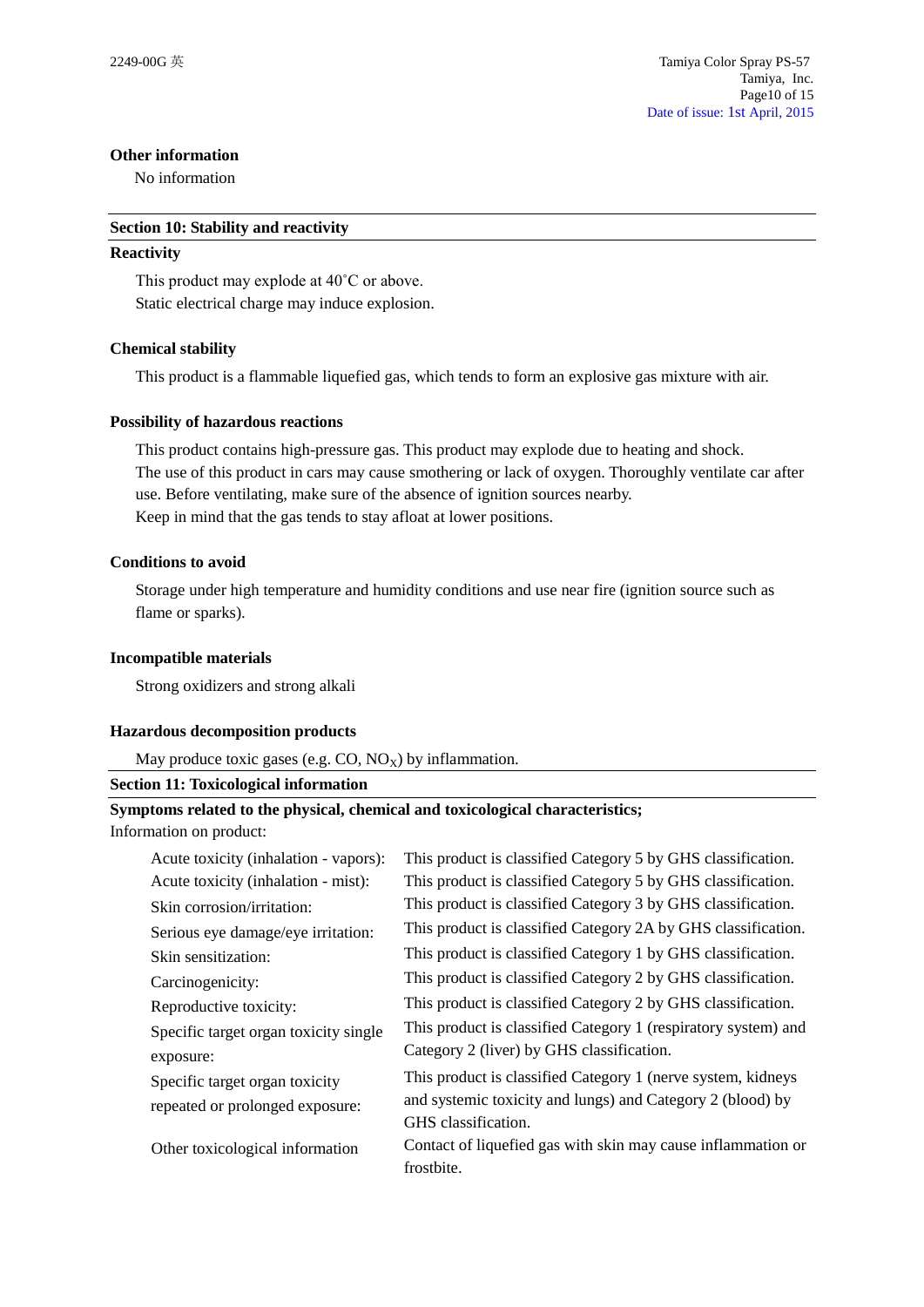| Information on ingredients:     |                                                        |
|---------------------------------|--------------------------------------------------------|
| Butyl acetate                   |                                                        |
| Acute toxicity (oral):          | Rat $LD_{50} = 14,870$ mg/kg                           |
| Other toxicological information | No information                                         |
| iso-Butyl acetate               |                                                        |
| Acute toxicity (oral):          | Rat $LD_{50} = 15,400$ mg/kg                           |
| Other toxicological information | No information                                         |
| Methyl isobutyl ketone          |                                                        |
| Acute toxicity (oral):          | Rat $LD_{50} = 2,080$ mg/kg                            |
| Carcinogenicity:                | Methyl isobutyl ketone is classified Group 2B by IARC. |
| Other toxicological information | No information                                         |
| iso-butyl alcohol               |                                                        |
| Acute toxicity (oral):          | Rat $LD_{50} = 2,460$ mg/kg                            |
| Other toxicological information | No information                                         |
| Ethyl alcohol                   |                                                        |
| Acute toxicity (oral):          | Rat $LD_{50} = 7,060$ mg/kg                            |
| Other toxicological information | No information                                         |
| Isopropyl alcohol               |                                                        |
| Acute toxicity (oral):          | Rat $LD_{50} = 5,840$ mg/kg                            |
| Other toxicological information | No information                                         |
| Acetone                         |                                                        |
| Acute toxicity (oral):          | Rat $LD_{50} = 6,800$ mg/kg                            |
| Other toxicological information | No information                                         |
| Cycrohexanone                   |                                                        |
| Acute toxicity (oral):          | Rat $LD_{50} = 1,620$ mg/kg                            |
| Other toxicological information | No information                                         |
| Diacetone alcohol               |                                                        |
| Acute toxicity (oral):          | Rat $LD_{50} = 4,000$ mg/kg                            |
| Other toxicological information | No information                                         |
| Vinyl acetate                   |                                                        |
| Acute toxicity (oral):          | Rat $LD_{50} = 2,900$ mg/kg                            |
| Carcinogenicity:                | Vinyl acetate is classified Group 2B by IARC.          |
| Other toxicological information | No information                                         |
|                                 |                                                        |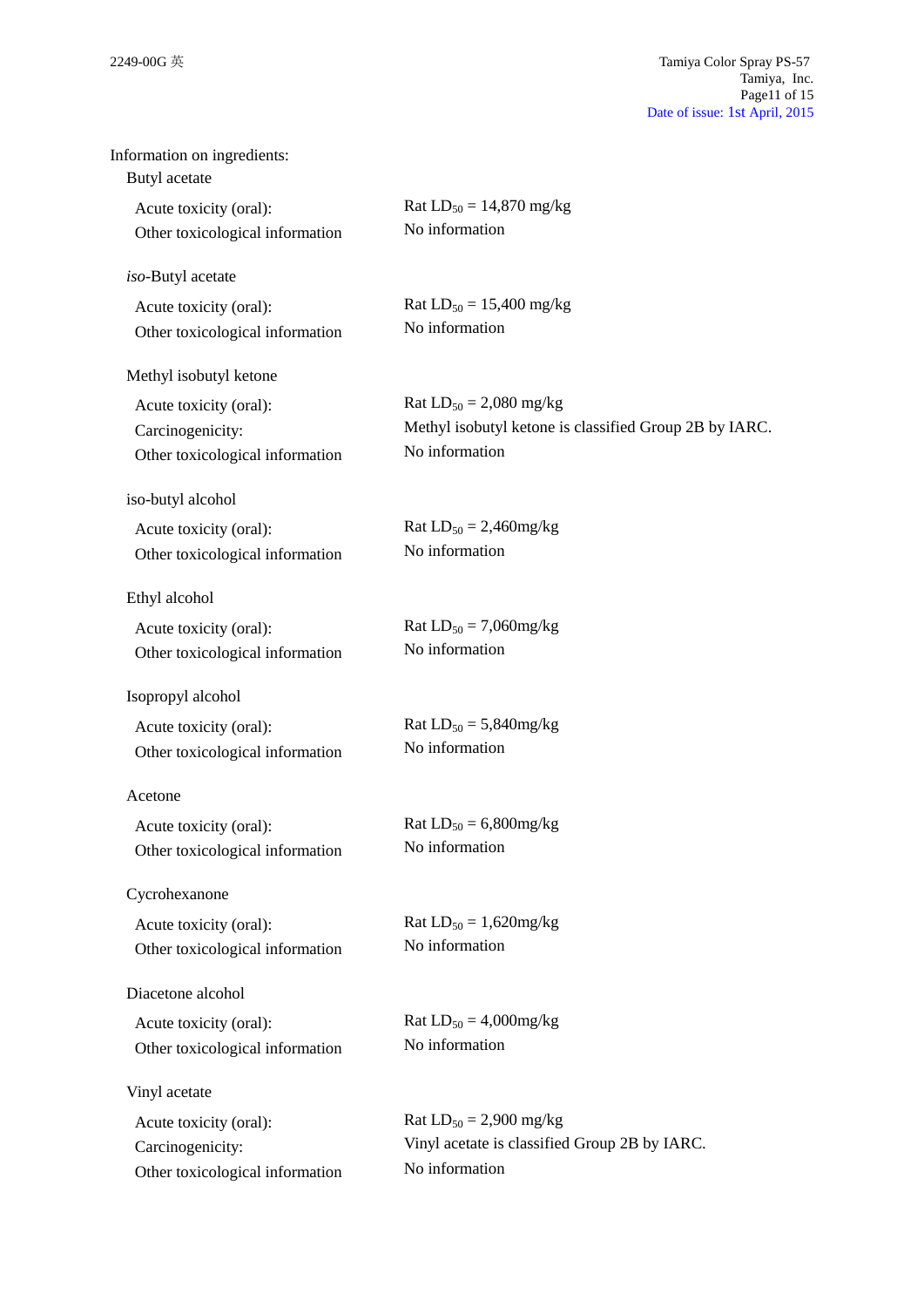## **Delayed and immediate effects and also chronic effects from short- and long-term exposure;**

May cause an allergic skin reaction. Causes serious eye irritation. Harmful if inhaled. Suspected of causing cancer. Suspected of damaging fertility or the unborn child. Causes damage to organs. Causes damage to organs through prolonged or repeated exposure. May cause damage to organs through prolonged or repeated exposure.

## **Numerical measures of toxicity (such as acute toxicity estimates);**

Acute toxicity was estimated based on ingredients of the product by additivity formula.

# **Whether the chemical is listed in the NTP Report on Carcinogens or has been found to be a potential carcinogen in the IARC Monographs, or by OSHA;**

IARC: Group 2B (Methyl isobutyl ketone, Vinyl acetate, Titanium Oxide (IV)), Group 3 (Ethylene glycol mono-*n*-butyl ether, Cyclohexanone) NTP Report: Not listed OSHA: Not listed

| <b>Section 12: Ecological information</b> |                                                                        |  |
|-------------------------------------------|------------------------------------------------------------------------|--|
| <b>Ecotoxicity:</b>                       |                                                                        |  |
| Information on product:                   | No information                                                         |  |
| Information on ingredients:               |                                                                        |  |
| Polyvinyl chloride-polyvinyl acetate      |                                                                        |  |
| Aquatic acute toxicity:                   | No information                                                         |  |
| Aquatic chronic toxicity:                 | No information                                                         |  |
| Butyl acetate                             |                                                                        |  |
| Aquatic acute toxicity:                   | A toxicity rank for aquatic life is $100 \sim 10$ ppm.                 |  |
| Aquatic chronic toxicity:                 | No information                                                         |  |
| iso-Butyl acetate                         |                                                                        |  |
| Aquatic acute toxicity:                   | A toxicity rank for aquatic life is 1000ppm.                           |  |
| Aquatic chronic toxicity:                 | No information                                                         |  |
| Methyl isobutyl ketone                    |                                                                        |  |
| Aquatic acute toxicity:                   | Fish ( <i>Carassius auratus auratus</i> ) 24h-TLm = $460 \text{ mg/L}$ |  |
| Aquatic chronic toxicity:                 | No information                                                         |  |
| iso-Butyl alcohol                         |                                                                        |  |
| Aquatic acute toxicity:                   | Fish ( <i>Carassius auratus auratus</i> ) 96h-TLm = $2,600$ mg/L.      |  |
| Aquatic chronic toxicity:                 | No information                                                         |  |
|                                           |                                                                        |  |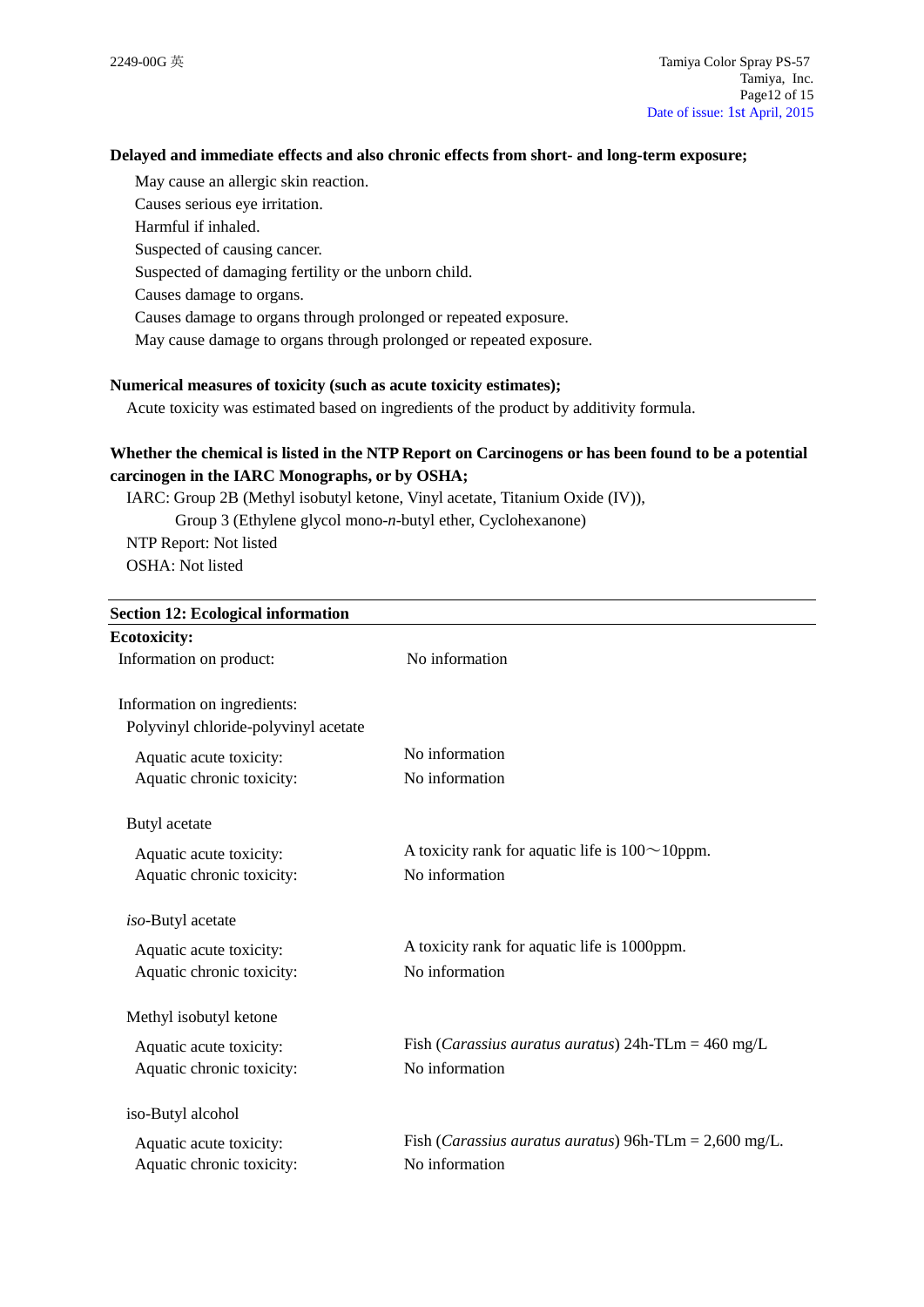| Ethyl alcohol                                        |                                                                                                                                                                            |
|------------------------------------------------------|----------------------------------------------------------------------------------------------------------------------------------------------------------------------------|
| Aquatic acute toxicity:<br>Aquatic chronic toxicity: | No information                                                                                                                                                             |
| Isopropyl alcohol                                    |                                                                                                                                                                            |
| Aquatic acute toxicity:<br>Aquatic chronic toxicity: | No information                                                                                                                                                             |
| Acetone                                              |                                                                                                                                                                            |
| Aquatic acute toxicity:<br>Aquatic chronic toxicity: | Fish ( <i>Lepomis macrochirus</i> ) 96h-TLm = $8,300$ mg/L<br>No information                                                                                               |
| Cyclohexanone                                        |                                                                                                                                                                            |
| Aquatic acute toxicity:                              | Fish (Pimephales promelas) 96h-LC <sub>50</sub> = 527 mg/L<br>Fish (Bluegill sunfish) $48h$ -LC <sub>50</sub> = 460 mg/L                                                   |
| Aquatic chronic toxicity:                            | No information                                                                                                                                                             |
| Diacetone alcohol                                    |                                                                                                                                                                            |
| Aquatic acute toxicity:<br>Aquatic chronic toxicity: | Fish ( <i>Carassius auratus auratus</i> ) $LC_{50} = 12,250/8,930$ mg/L                                                                                                    |
| Vinyl acetate                                        |                                                                                                                                                                            |
| Aquatic acute toxicity:                              | Fish (Oryzias latipes) $LC_{50} = 2.39$ mg/L<br>Fish ( <i>Lepomis macrochirus</i> ) 96h-LC <sub>50</sub> = $18mg/L$<br>Crustaceans (Daphnia magna) $EC_{50} = 52/330$ mg/L |
| Aquatic chronic toxicity:                            | No information                                                                                                                                                             |
| Titanium Oxide(IV)                                   |                                                                                                                                                                            |
| Aquatic acute toxicity:                              | No information                                                                                                                                                             |
| Aquatic chronic toxicity:                            | No information                                                                                                                                                             |
| Dimethyl ether (as propellant)                       |                                                                                                                                                                            |
| Aquatic acute toxicity:                              | No information                                                                                                                                                             |
| Aquatic chronic toxicity:                            | No information                                                                                                                                                             |
| Persistence and degradability:                       |                                                                                                                                                                            |
| Information on product:                              | No information                                                                                                                                                             |
| Information on ingredients:                          |                                                                                                                                                                            |
| Polyvinyl chloride-polyvinyl acetate                 |                                                                                                                                                                            |
| No information                                       |                                                                                                                                                                            |
| Butyl acetate                                        |                                                                                                                                                                            |
| Readily degradable.                                  |                                                                                                                                                                            |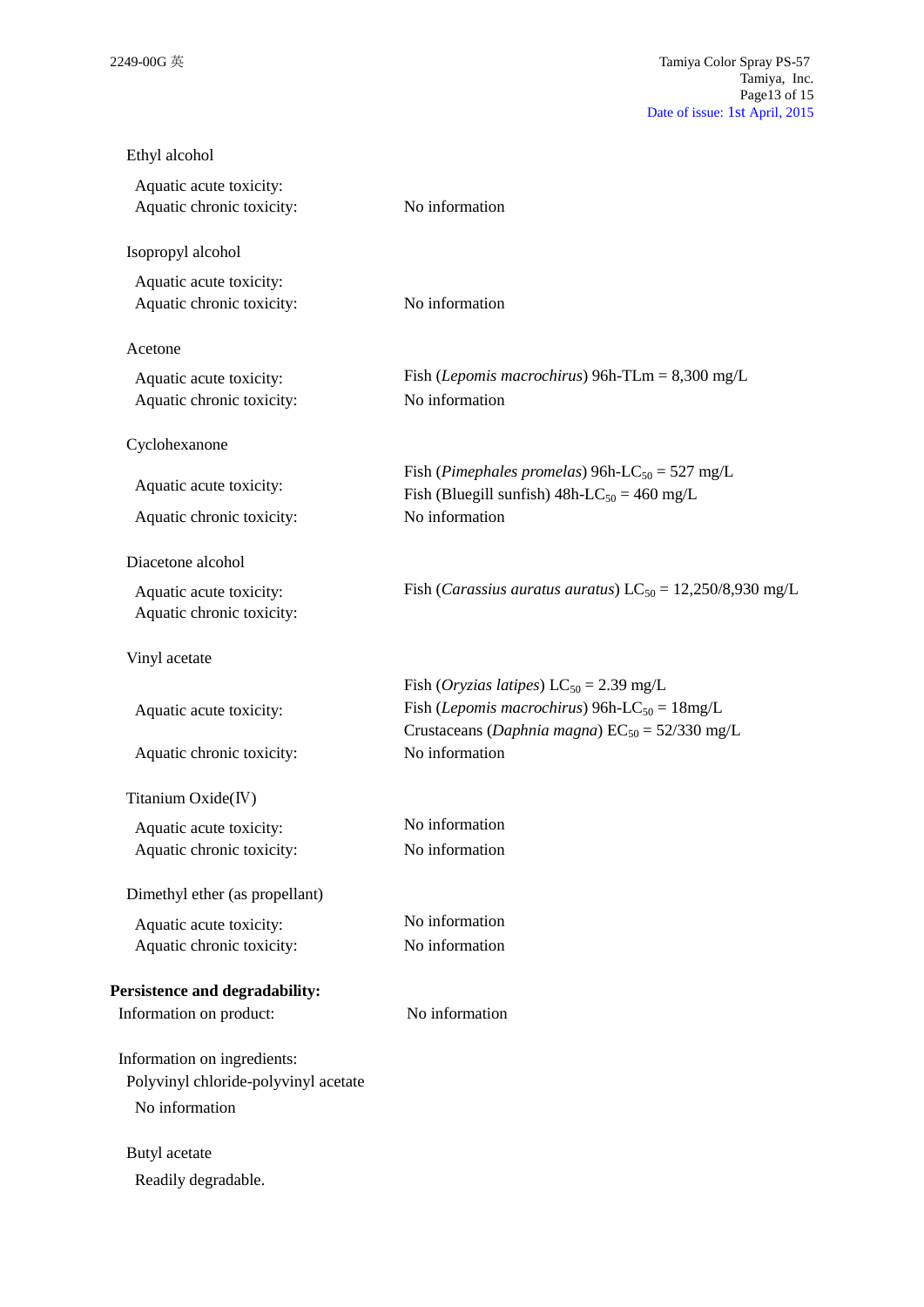# *iso*-Butyl acetate

Readily degradable.

Methyl isobutyl ketone

Readily degradable.

iso-Butyl alcohol Readily degradable.

Ethyl alcohol Readily degradable.

Isopropyl alcohol

Acetone

Degradable by activated sludge.

## Cyclohexanone

Readily degradable.

Diacetone alcohol

Readily degradable.

### Vinyl acetate

Readily degradable (degradation by  $BOD = 90\%$ ) and bioaccumulative potential is low.

Titanium oxide(Ⅳ)

Readily degradable.

Dimethyl ether (as propellant)

No information

## **Bioaccumulative potential:**

Information on product: No information

**Mobility in soil:**

Information on product: No information

## **Other adverse effects:**

No information available at this time. However, be careful because the leakage or disposal of the product may cause affects to the environment.